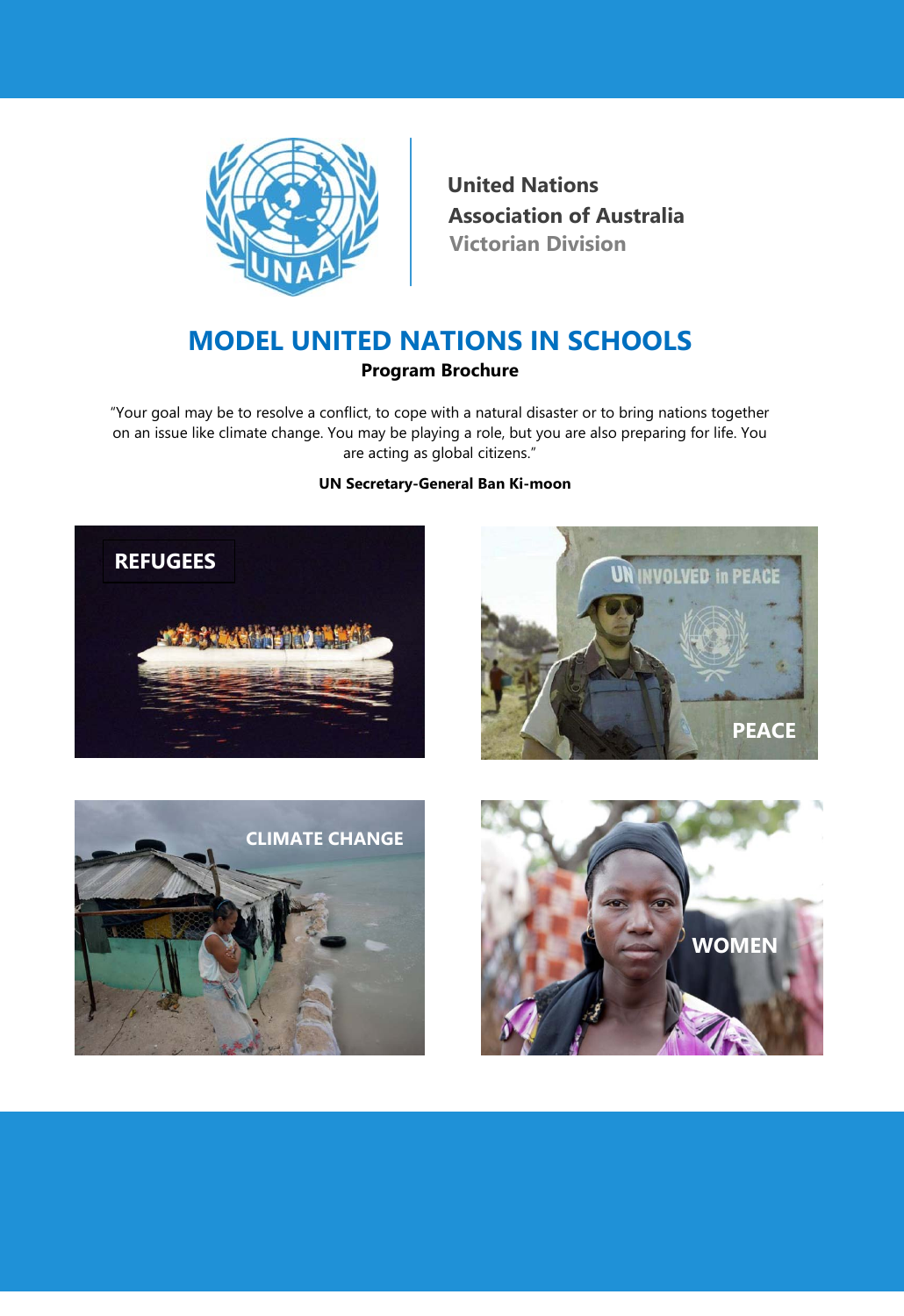## **UNAAV Model UN Conference Program**

A Model UN Conference (MUNC) is a simulation of a session of the UN General Assembly through a creative forum of role play and debate. Students step into the shoes of country ambassadors and draw on negotiation and diplomacy skills to ensure their views are heard. Throughout the conference they have the opportunity to interact with other delegates during the caucus sessions, present their country's position to the General Assembly and move amendments to a Draft UN Resolution and its specific recommendations.

The objective of a MUNC is to find the best possible solution to the problem at hand through multilateral diplomacy. Delegates aim to reach a compromise based upon their own country's national interests, international responsibilities and humanitarian obligations. The outcome is formalised in the adoption of a brand new UN Resolution.

By taking part in a MUNC, students not only learn about UN bodies and member states, but also about the importance of dialogue, diplomacy, negotiation, and building consensus. These skills are fundamental to the development of global citizens and future leaders.

# **UNAAV Model UN Conference Program**

#### **Key Learning Outcomes for students:**

- Use problem solving skills to think critically about world issues and global citizenship.
- Learn to see an issue from multiple sides by stepping into the shoes of a foreign country's ambassador.
- Learn the art of diplomacy through negotiation and thinking outside of the box to reach multilateral agreements.
- **IMPROVE PUBLIC SPEAKING, WRITTED AND COMMUNICATION SKILLS, INCREAKS AND FIGEORATION CONFIDENCE** and develop a capacity for leadership.
- Offers a sense of humility and fosters multi-cultural exchanges as students gain a new perspective of being part of something larger that challenges their ideas about their place in the world.
- Team work to solve global challenges opens students' eyes to the power of the international community to make change when working in cooperation.

# **Victorian Curriculum Links:**

MUNC's are targeted at middle to senior secondary school students (Years 9-12) and may be run across multiple classes and/or year levels.

They provide learning outcomes that align with Middle Years Humanities subjects such as Geography, History and Civics and can become key practical exercises in VCE units such as Global Politics, Environmental Science, Economics and Geography.

A MUNC accommodates a minimum of 60 students and a maximum of 120 students.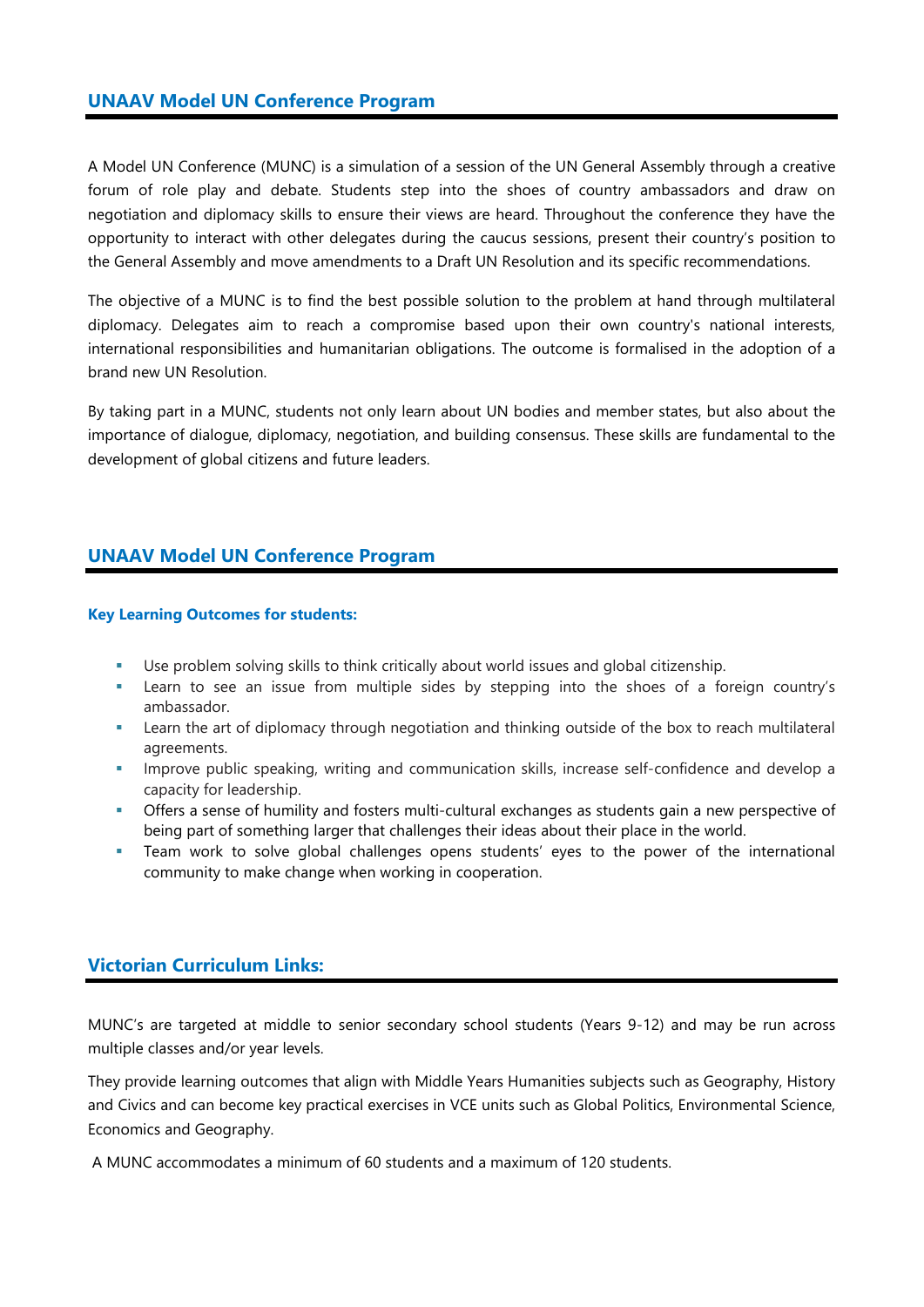## **UNAAV Model UN Topics**

The United Nations General Assembly's current focus is around the 17 Sustainable Development Goals (or SDG's) adopted in 2015 as part of the new 2030 UN Sustainable Development Agenda to replace the Millennium Development Goals. The 17 goals have 169 targets which the world will aim to meet over the next 15 years by focusing on the core areas of sustainable development, economics, humanitarian, social and environmental issues.

Our **12 new topics** offer a greater link to the 17 SDG's while also retaining issues that are relevant to students and to the current global discourse both within the UN and on the National level.



# **Topics to choose from:**

- Confronting Climate Change: Committing to Global Action
- Achieving Gender Equality: Empowering Woman and Girls
- Wild for Life: Tackling the Illegal Wildlife Trade
- **A Right to Freedom: Stopping Human Trafficking**
- **Refugees: A Global Humanitarian Crisis**
- **Rewrite the Future: Quality Education for All**
- **Hear My Voice: Recognising the Rights of Indigenous peoples**
- **EXECT** Zero Hunger: Addressing Global Poverty and Food Security
- The Age of Terror: War, Conflict and Global Security
- Planet Ocean: Protecting Life Below Water
- **The Responsibility to Protect: Preventing Mass Atrocity Crimes**
- Global Health: Ensuring Well-Being for Human Prosperity



"**The most beneficial aspect of the conference was being able to assess the diplomatic workings of an organisation so crucial to the global community – especially weighing up the national interests of states."**

**Student, Yarra Valley Grammar School**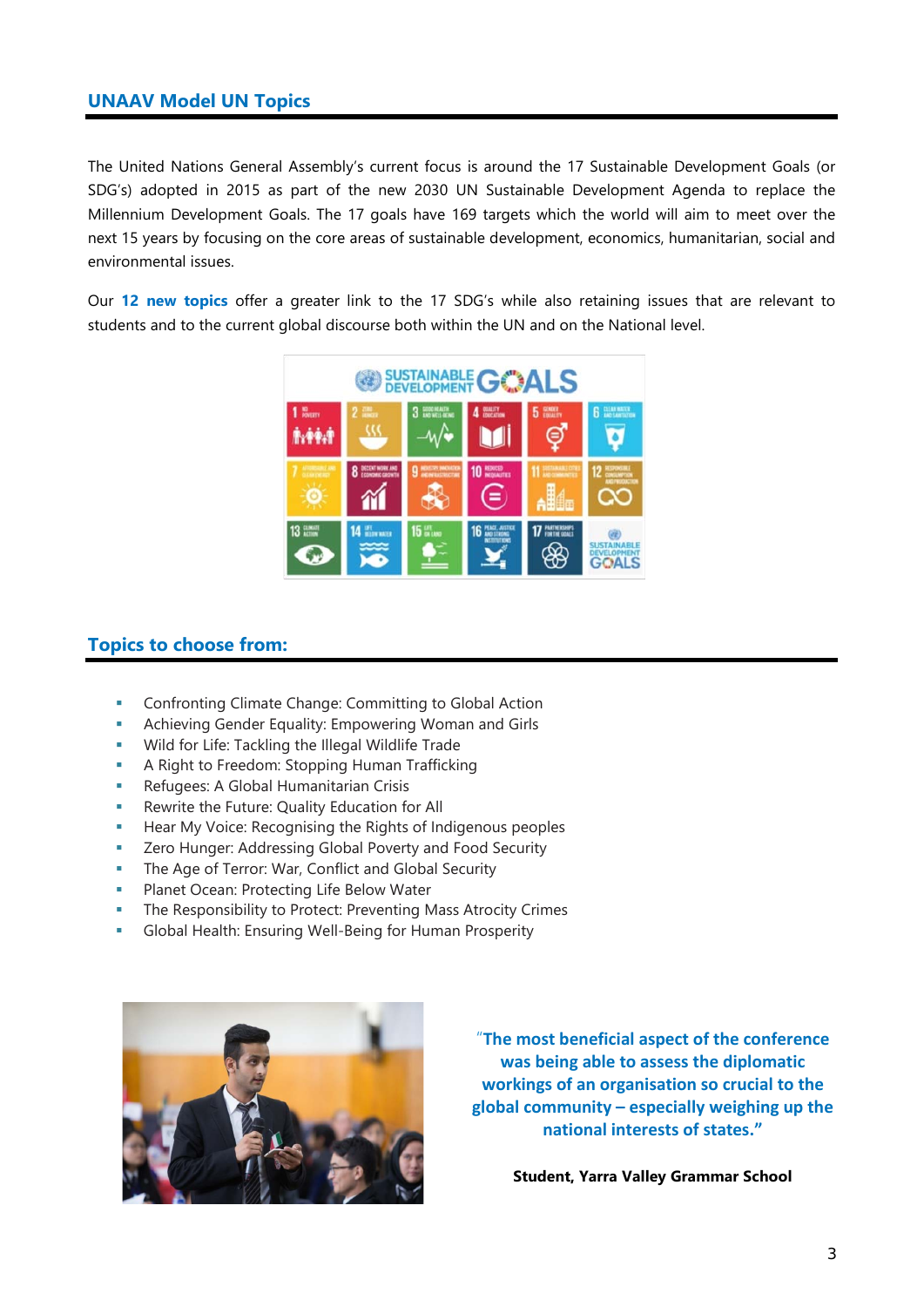# **Conference Management**

#### **The UNAA Victoria will:**

- Identify the conference topic in consultation with the school.
- Write a Draft Resolution the central UN document which the students debate and amend on the day.
- **Produce all conference materials, including a Delegate Information Pack for students, a Teacher Guide** for teachers, and a list of countries relevant to the topic.
- **Provide teachers with the conference materials and countries for students to represent, at least one** month prior to the Conference.
- Assist teachers with any questions they may have about the Conference.
- Either arrange one Guest Speaker on the conference topic and an acting Secretary-General (conference moderator) or arrange for an expert Secretary-General to provide an overview of the conference topic and also moderate the proceedings of the day.
- Coordinate and manage all aspects of the conference including management on the day.
- Post-conference: provide the school with a student feedback report based on surveys collected at the end of the conference.

# **Support required from the school:**

- Provide a suitable venue: The venue must be large enough to seat participants comfortably, as well as provide breakout areas for informal caucuses. The venue also needs to have sufficient audio-visual facilities including: projector, lectern and microphones (multiple roving microphones preferred for question time).
- Conference preparation: Assign countries and distribute conference materials to students, as well as assist students in preparing for the day.
- If the conference is to be held as part of any class requirements/curriculum, the school is also responsible for assessment of their students.

# **Additional benefits**

 School membership of the United Nations Association of Australia (Victorian Division) until the end of the current financial year. For details about membership see: unaavictoria.org.au/getinvolved/become-a-member

# **Conference Fee**

 The conference management fee for a one-day UN Model Conference is \$5,000 plus GST. (Concessions available)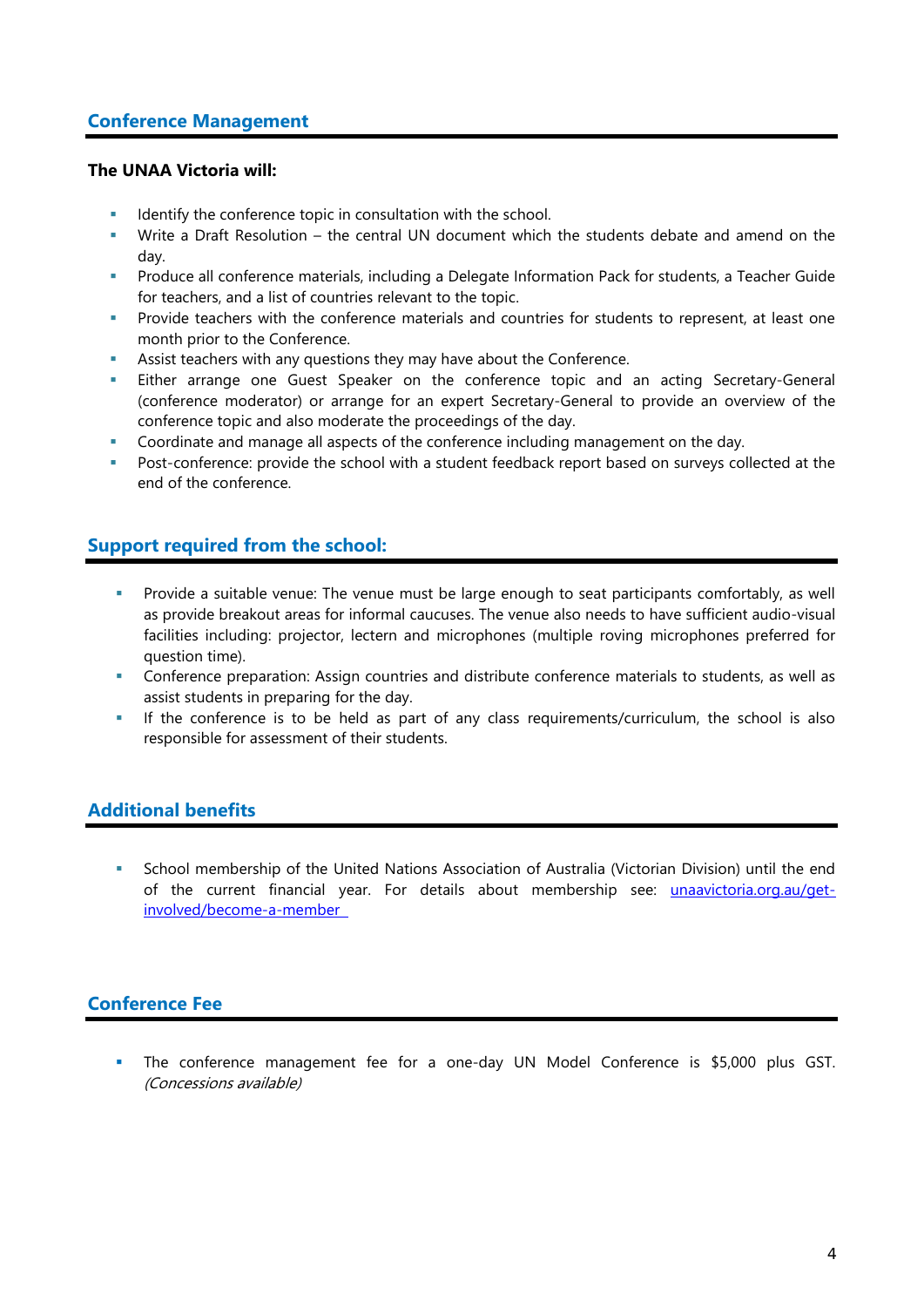# **Sample Conference Schedule**

| $8:45am - 9:00am$     | <b>Registration:</b> Delegates arrive and take their seats according to country groups.                                                                                                                                                                                                                                                                                                                          |
|-----------------------|------------------------------------------------------------------------------------------------------------------------------------------------------------------------------------------------------------------------------------------------------------------------------------------------------------------------------------------------------------------------------------------------------------------|
| $9:00am - 9:10am$     | <b>Conference Commences: UNAA Victoria, School Opening Addresses</b>                                                                                                                                                                                                                                                                                                                                             |
| $9:10am - 9:30am$     | <b>Guest Speaker</b>                                                                                                                                                                                                                                                                                                                                                                                             |
| $9:30$ am - $9:50$ am | <b>Opening Address</b> by <i>Secretary-General</i> , to explain the conference Protocol such as<br>raising your country placards to speak.                                                                                                                                                                                                                                                                       |
| $9.50$ am - 11:00am   | <b>Session 1: Position Statements</b>                                                                                                                                                                                                                                                                                                                                                                            |
|                       | Delegates to speak in alphabetical order per country for 1-2 minutes.                                                                                                                                                                                                                                                                                                                                            |
| $11:00$ am - 11:20am  | <b>MORNING TEA</b>                                                                                                                                                                                                                                                                                                                                                                                               |
| $11:20am - 12:30pm$   | <b>Session 2: Caucus</b>                                                                                                                                                                                                                                                                                                                                                                                         |
|                       | During this time, delegates debate the Resolution and its clauses, expressing their<br>country's views and seeking the views of other countries before moving to draft, edit<br>and perfect their proposed amendments to the Resolution on the Amendment Slips.<br>Amendments must have at least one seconder and be submitted at the end of the<br>session before lunch. The Caucus Session can take two forms: |

- 1. **Moderated Caucus:** The session begins in a Moderated Caucus, meaning a formal debate. Delegates can add themselves to a speakers list by raising their placard. Speakers have up to 2 minutes speaking time.
- 2. **Unmoderated Caucus:** Delegates may raise their country placard to motion for an Unmoderated Caucus of 5 or 10 minutes, meaning delegates are free to move around the room to discuss their amendments with their allies and potential supporters. The Secretary General will call for a seconder and put the motion to a vote, requiring a simple majority.

| $12:30 \text{pm} - 1:30 \text{pm}$ | <b>LUNCH</b>                                                                                                                                             |
|------------------------------------|----------------------------------------------------------------------------------------------------------------------------------------------------------|
| $1:30$ pm – 2:30pm                 | <b>Session 3: Amendments</b>                                                                                                                             |
|                                    | Amendments submitted before Lunch will be debated and voted upon, requiring a<br>simple majority. As many amendments will be dealt with as time permits. |
| $2:30$ pm – 2:45pm                 | <b>Session 4: Voting on the Final Resolution</b>                                                                                                         |
| $2:45$ pm – 2:50pm                 | <b>Closing Address: Secretary-General</b>                                                                                                                |
| $2:50$ pm – 2:55pm                 | <b>Conference Concludes: UNAA, School Closing Addresses</b>                                                                                              |
| $2:55$ pm – $3:00$ pm              | <b>Feedback forms and Certificates of Participation</b>                                                                                                  |